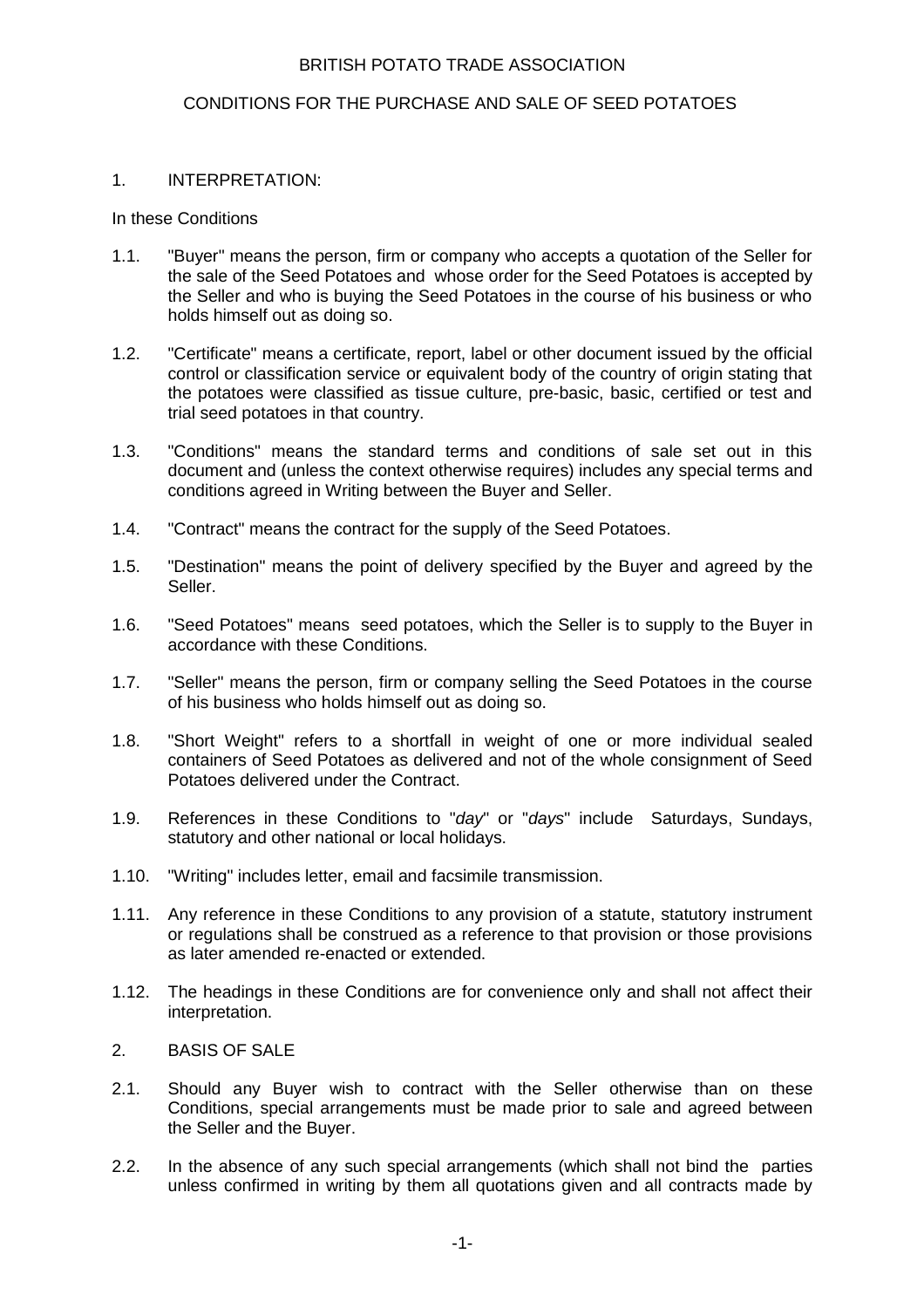the parties and any additions or amendments thereto shall be subject to these Conditions which supersede and shall be taken to override any other terms or conditions proposed or stipulated by either of the parties.

2.3. Quotations are given subject to the Seed Potatoes being unsold on receipt of order.

# 3. SEED POTATOES

The Seller expressly warrants that a Certificate has been issued in respect of the Seed Potatoes. This Certificate shall be deemed to be conclusive evidence as to the purity and health of Seed Potatoes.

# 4. TITLE

It is an express term of this Contract that:-

- 4.1. in the case of a sale the Seller has a right to sell the Seed Potatoes and in the case of an agreement to sell the Seller will have such a right at the time when property in the Seed Potatoes is to pass;
- 4.2. the Seed Potatoes are free and will remain free until the time when the property in them is to pass from any charge or incumbrance not disclosed or known to the Buyer before the Contract is made; and
- 4.3. the Buyer will enjoy quiet possession of the Seed Potatoes except so far as it may be disturbed by the owner or other person entitled to the benefit of any charge or incumbrance so disclosed or known.

# 5. PROTECTION

Notwithstanding the provisions of Condition 8 in relation to the passing of risk and property the Seller shall make reasonable arrangements for protecting the Seed Potatoes from damage by frost at the loading point and during transport.

- 6. TOLERANCES FOR DEFECTS, DISEASE AND SIZE
- 6.1. Without prejudice to any other Condition: in respect of disease, pest, damage, defects and size, the tolerances specified in or to be implied from the terms of the Certificate shall be allowed.
- 6.2. Where the size of the Seed Potatoes is described by riddles any Seed Potato which both with manipulation but without pressure being applied, passes through the gauge of the upper riddle size quoted, and in any position can be retained on the gauge of the lower riddle size quoted, shall be deemed to conform to size and to comply with its description.

#### 7. DELIVERY

- 7.1.1. Delivery is complete as soon as the Seller complies with the terms of delivery stated. In the case of delivery by instalments each instalment shall stand as a separate contract and failure to make or accept (as the case may be) any instalment delivery shall not entitle either party to repudiate the Contract.
- 7.1.2. In the event of the Seed Potatoes being sold for delivery within a specified period the Buyer must give the Seller loading instructions not less than three weeks before the end of the specified period, time being of the essence.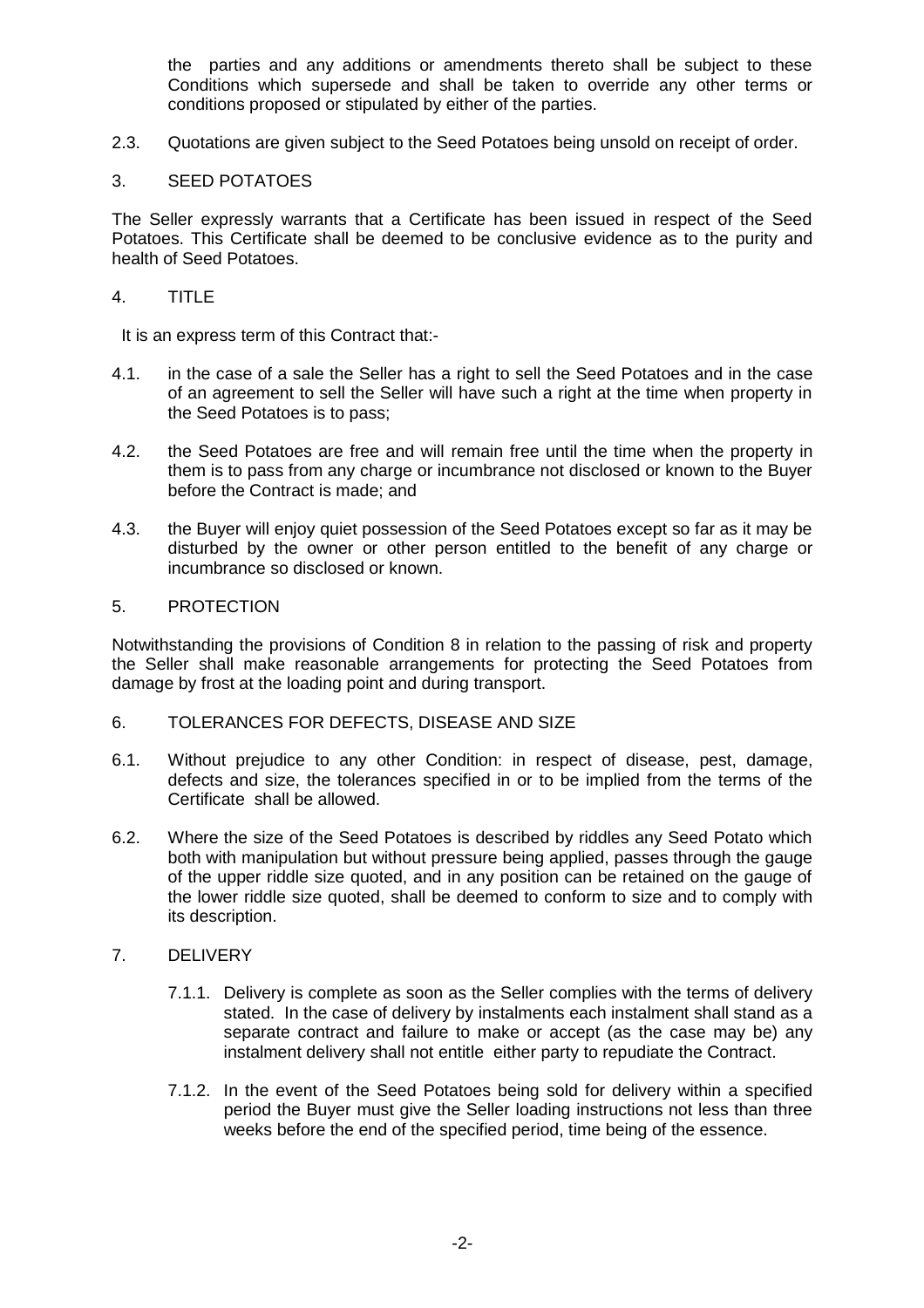- 7.1.3. Without prejudice to Condition 15 below, for a reasonable period, loading and delivery may be postponed by the Seller and loading by the Buyer owing to adverse weather conditions.
- 7.1.4. Any time or date for the despatch or delivery of the Seed Potatoes shall be taken as an estimate made in good faith, but the time and date may be varied if loading schedules are affected by adverse weather or other events beyond either party's control.
- 7.2. The Buyer shall inspect or cause to be inspected the Seed Potatoes as soon as reasonably practicable after delivery and satisfy himself that the Seed Potatoes comply in all material respects with the Contract.
- 7.3. The Seller shall not be liable for any claim in respect of the number of containers delivered or any loss or damage, however sustained, to a consignment or part of a consignment or from a package or container unless, time being of the essence, the Seller is notified in Writing of the Buyer's claim within 7 days of the arrival of the Seed Potatoes at the Destination (excluding the day of delivery but not the day of notification) otherwise than on a consignment note or delivery note at the time of delivery, and the Seed Potatoes are still in their sealed containers.
- 7.4. The Seller shall not be liable for any claim for Short Weight unless, time being of the essence, the Seller is notified in Writing of the Buyer's claim within 7 days of the arrival of the Seed Potatoes at the Destination (excluding the day of delivery but not the day of notification) otherwise than on a consignment note or delivery note at the time of delivery, and the Seed Potatoes are still in the sealed containers.

PROVIDED THAT in the case of either 7.3 or 7.4 above, if the Buyer proves that it was not reasonably possible for him to give such notice to the Seller within the said period and such notice was given within a reasonable period the Seller shall not be entitled to rely upon the said time limit.

- 8. PASSING OF RISK AND PROPERTY
- 8.1. The risk of any loss or damage to or deterioration of the Seed Potatoes from whatever cause arising other than by the negligence of the Seller or his servants shall pass to the Buyer on the earliest of the following events:
	- 8.1.1. when the Seed Potatoes are first delivered to their Destination; or
	- 8.1.2. when the Seed Potatoes are collected by the Buyer's transport, or transport arranged by the Buyer or by the Seller as the Buyer's agent; or
	- 8.1.3. upon the date when the Buyer has failed or refused to take delivery (or collect) the Seed Potatoes if such be the case.
- 8.2. Property in the Seed Potatoes shall remain with the Seller until payment in full of the purchase price of the Seed Potatoes whereupon it shall pass to the Buyer.
- 8.3. The Buyer hereby irrevocably grants to the Seller a licence, exercisable in the event of any breach by the Buyer of his obligations under any contract to which these Conditions apply, to enter upon any premises on which there are situate the Seed Potatoes the property to which has remained with the Seller and to remove the same.
- 9. GERMINATION AND CROP RESULT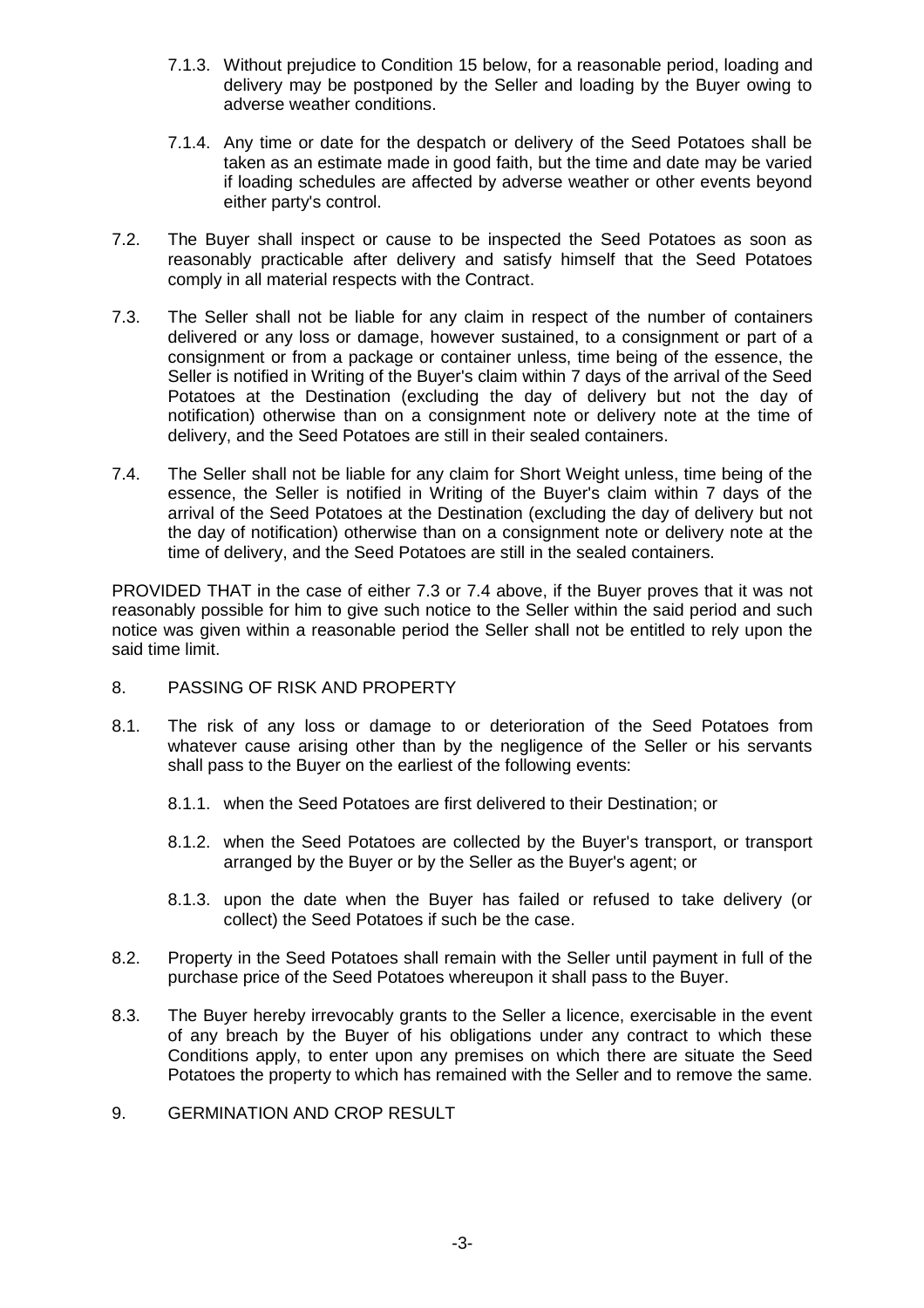Whereas it is impracticable to ascertain the germination and crop result of seed potatoes before sale the Seller shall not be responsible for any failure of the Seed Potatoes (whether total or partial) to germinate and/or crop save as provided under Condition 11.3.1.

- 10. LIABILITY FOR PATENT DEFECTS.
- 10.1. This condition is without prejudice to Conditions 6 and 9 and applies to any disease, pest, damage or defect whatsoever that is discoverable by reasonable inspection at the time of the arrival of the Seed Potatoes at their Destination or shortly thereafter ("Patent Defects"). The Seller shall be discharged from all liability, and the Buyer shall have no claim in respect of patent defects unless, time being of the essence for the purpose of this condition:
	- 10.1.1. Notification of rejection, claim or complaint is made to the seller giving a statement of the grounds for such rejection, claim or complaint immediately upon discovery and in any event is confirmed in writing to the Seller within 14 days after the arrival of the Seed Potatoes at their destination, and
	- 10.1.2. The Seller is given an opportunity to inspect the Seed Potatoes, and
	- 10.1.3. The Seed Potatoes shall have been properly stored during the period after their arrival at their destination and the identity of the Seed Potatoes cannot reasonably be contested.
- 10.2. If the Buyer proves that it was not reasonably possible for him to give such notice to the Seller within the appropriate period and notice was given within a reasonable period the Seller shall not be entitled to rely upon the time limits stipulated in this Condition.
- 10.3. Unless otherwise agreed, the Seller may (at the Seller's option) replace any Seed Potatoes properly rejected by the Buyer in accordance with these Conditions.
- 10.4. Without prejudice to the rights of either the Seller or the Buyer under this condition, any Buyer who wishes to reject the Seed Potatoes shall, if requested to do so by the Seller, unload the Seed Potatoes and store them properly either overnight or for such longer period as may reasonably be requested by the Seller pending resolution of the parties rights pursuant to these Conditions.

# 11. LATENT DEFECTS

- 11.1. This condition is without prejudice to Condition 9 and applies to any disease, pest, damage or defect whatsoever that is NOT discoverable by reasonable inspection at the time of the arrival of the Seed Potatoes at their Destination nor within 14 days thereof ("Latent Defects").
- 11.2. The Seller and the Buyer have relied on the Certificate in entering into the Contract and the warranty given in Condition 3, the Contract is based on such Certificate and the relevant control or classification system.
- 11.3. It is specially provided and agreed that in no case whatsoever shall the Seller be liable for latent defects unless it is proved on the balance of probability that:-
	- 11.3.1. the same were caused by the application of injurious chemical or chemicals prior to the delivery of the seed potatoes at their destination; or
	- 11.3.2. the same arise from a lack of purity resulting from the presence of more than one potato variety (admixture) in the Seed Potatoes prior to the delivery of the Seed Potatoes at their destination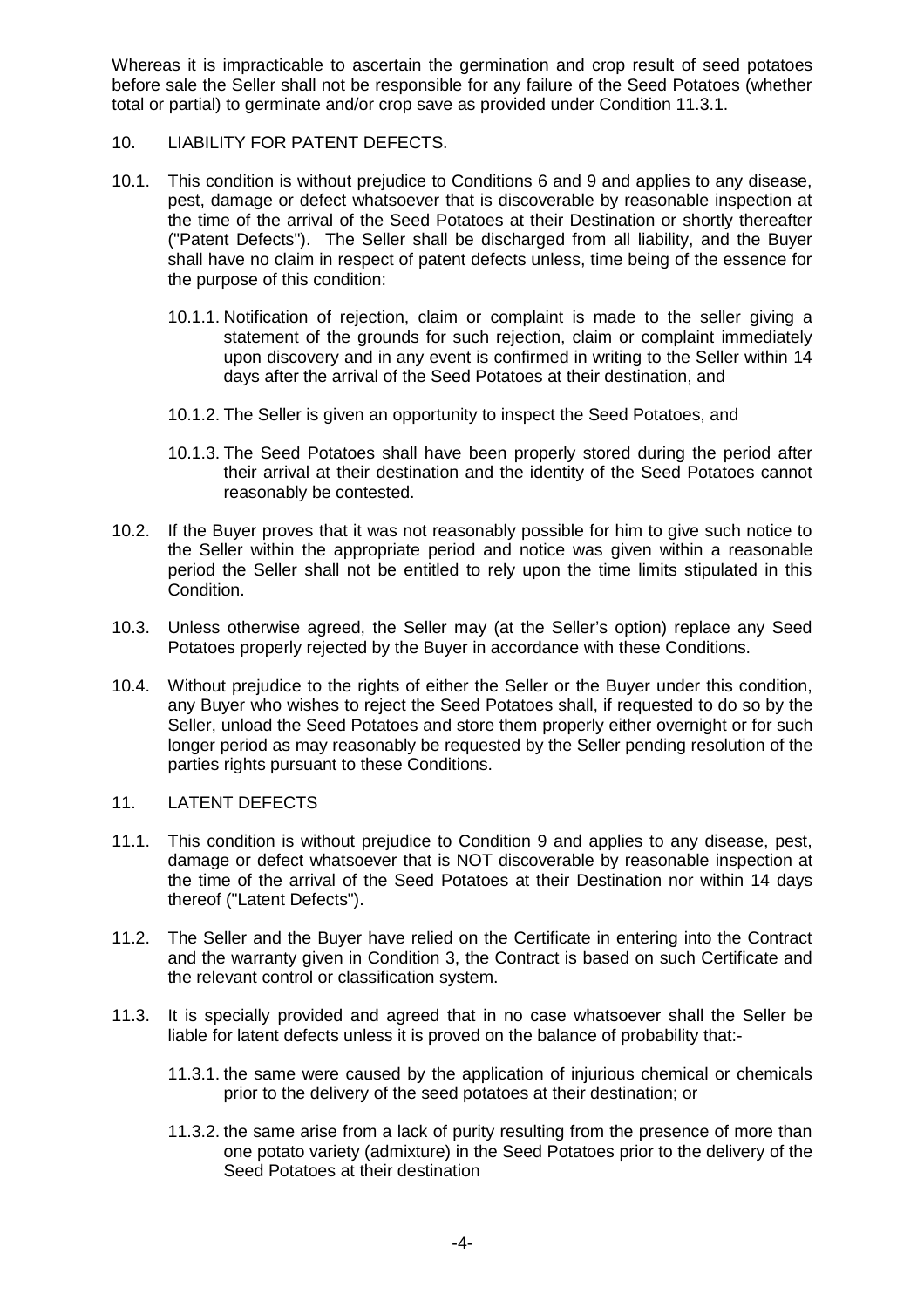- 11.4. The Seller shall be discharged from all liability and the Buyer shall have no claim under Condition 11.3 unless:-
	- 11.4.1. time being of the essence for the purpose of this Condition
		- 11.4.1.1. where the Buyer has the Seed Potatoes or the growing crop (as the case may be) in his possession or control, any complaint or claim shall be notified to the Seller immediately on discovery of the subject matter of the complaint or claim and in any event confirmed in writing to the Seller within 14 days of such discovery
		- 11.4.1.2.and in any other case, any complaint or claim shall be notified to the Seller as soon as reasonably practicable after the Buyer has been notified (whether orally or in writing) of the complaint or claim and in any event confirmed in writing to the Seller within 28 days of the discovery of the subject matter of the complaint or claim
	- 11.4.2. the Seller is given a reasonable opportunity to inspect the Seed Potatoes or the growing crop (as the case may be)
	- 11.4.3. the Seed Potatoes have been or were prior to planting properly stored by the Buyer and the identity of the Seed Potatoes cannot reasonably be contested
- 11.5. If the Buyer proves that it was not reasonably possible for him to give such notice to the Seller within the appropriate period and notice was given within a reasonable period the Seller shall not be entitled to rely upon the time limits stipulated in this Condition.
- 12. EXCLUSION OF LIABILITY
- 12.1. Save as stated in these Conditions all express or implied conditions and warranties statutory or otherwise are hereby expressly excluded.
- 12.2. Nothing in these Conditions shall affect any liability which the Seller may incur for death or personal injury resulting from negligence or any other liability which may not be limited or excluded at law.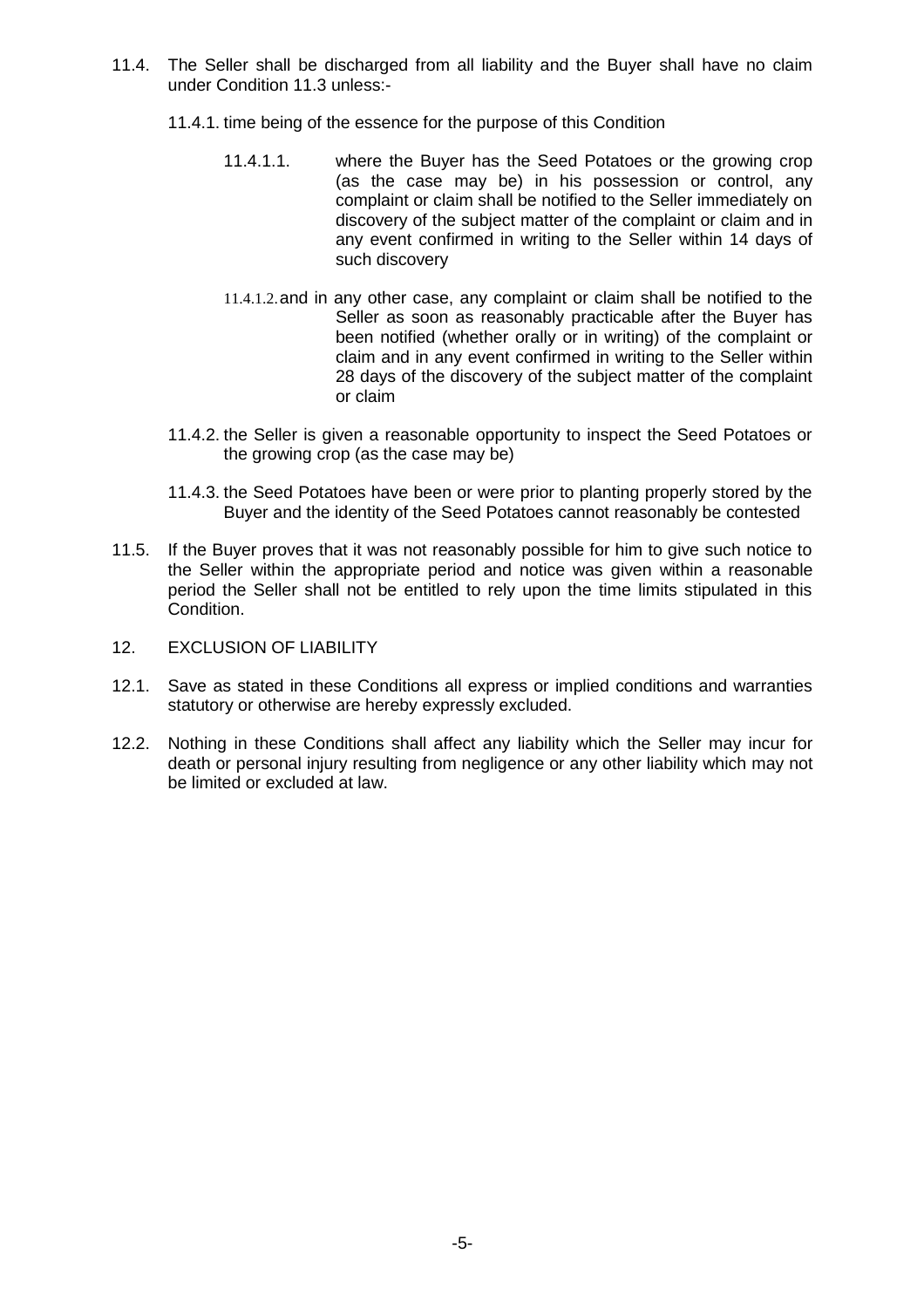# 13. CLAIMS, COMPENSATION AND DAMAGES.

- 13.1. In any case where the Seed Potatoes are properly rejected by the Buyer before planting the reasonable costs of removal and disposal of the Seed Potatoes so rejected shall be borne by the Seller.
- 13.2. It is specially provided and agreed that compensation and damages payable under any claim or claims arising out of the Contract shall not in any circumstances save as provided for in Condition 13.5 below amount in aggregate to more than the Contract price of the Seed Potatoes forming the subject of the claim or claims and any costs properly payable under Condition 13.1.
- 13.3. It is intended by the parties that any claim arising under Condition 11.3 shall primarily lie against the person who or company which first supplied the Seed Potatoes under a contract for sale and and accordingly the Seller hereby assigns to the Buyer all and any rights (whether arising under any previous agreement(s) for the sale of the Seed Potatoes or otherwise and including any right of action and including also any rights acquired by the Seller by assignment or novation) which the Seller may have against any person or company in both cases who has previously sold the Seed Potatoes or any part or parcel of them.
	- 13.4.1. In consideration of the said assignment and provided that the Seller shall lend such help as the Buyer may reasonably require in pursuing any claim against any other person or company under this condition the Buyer agrees that he shall have no claim whatsoever against the Seller in respect of Latent Defects until the Buyer shall first have pursued his rights under the said assignment (and any similar antecedent assignment) against the person who or company which first supplied the Seed Potatoes under a contract for sale.
	- 13.4.2. It is agreed that the requirement in the preceding sub-Condition shall not require the Buyer to bring a claim or claims against a person who has been adjudged bankrupt after the date of this Contract or against a company which is the subject of an administration order or winding up order.
- 13.5. In respect of any claim or claims arising under Condition 11.3 it is specially provided and agreed that compensation and damages payable shall not in any circumstances amount in aggregate to more than:-
	- 13.5.1. in the case of any claim or claims against the person who or company which first supplied the Seed Potatoes under a contract for sale six times the price at which that person or company sold the Seed Potatoes forming the subject of the claim or claims;
	- 13.5.2. or in any other case twice the price at which the person or company against whom or which the claim is made sold the Seed Potatoes forming the subject of the claim or claims provided always that:-
		- 13.5.2.1.the Buyer shall have taken all reasonable steps to first have pursued his rights under Condition 13.3; and
		- 13.5.2.2. the Buyer shall (against the figure of twice the price) give credit for and set off any sum or sums recoverable from any other person or company.
- 13.6. Without prejudice to any other Conditions herein the Seller shall not be liable in any manner whatsoever for any consequential loss (including any claim for loss of profits), damage or injury howsoever caused which may arise out of or in connection with the sale of the Seed Potatoes.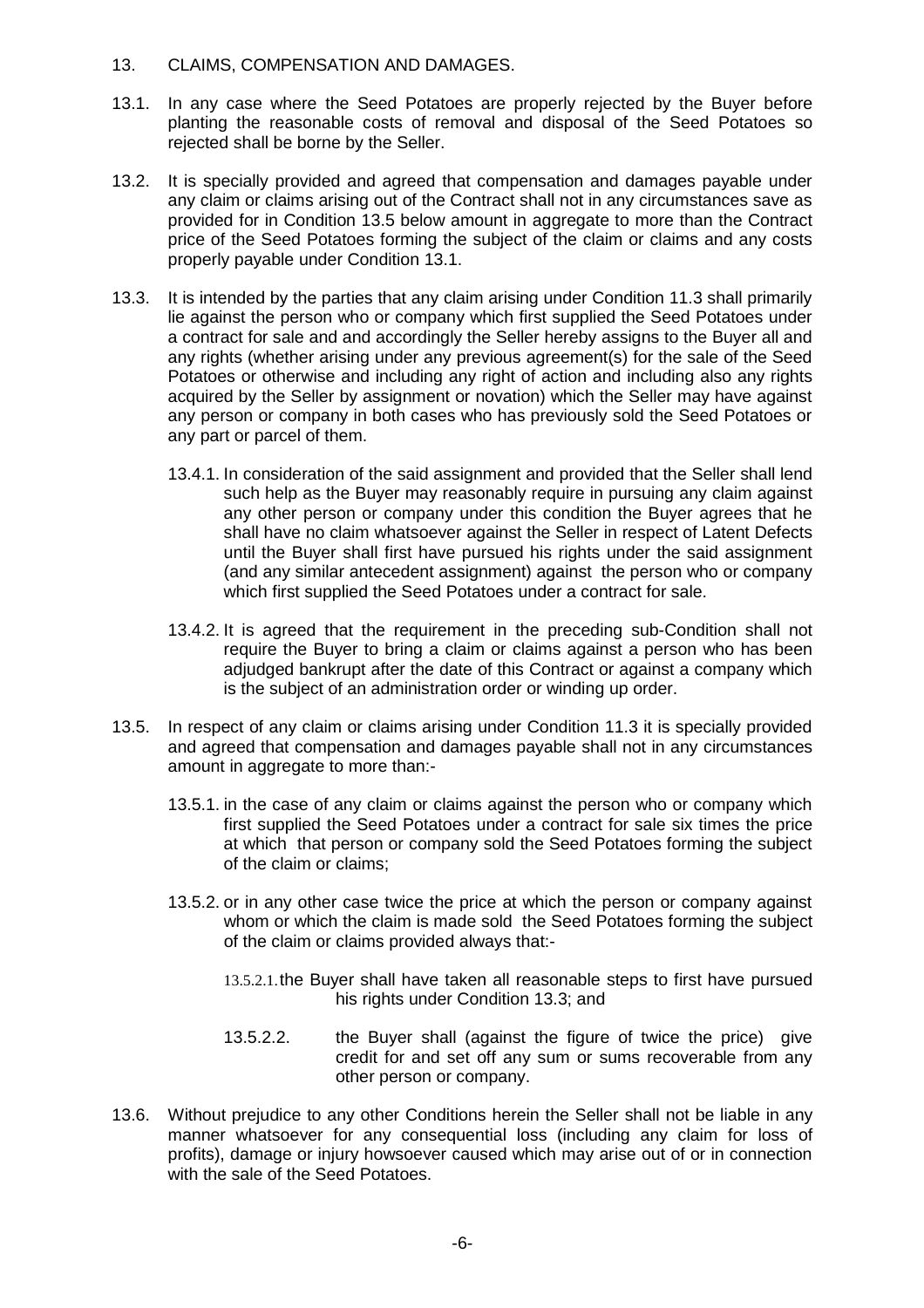# 14. PAYMENT

The Seller reserves the right to require payment at any time before or after delivery to the Destination and to raise interest on overdue accounts. The Seller's payment and credit terms are stated in the Contract.

#### 15. FORCE MAJEURE

- 15.1. The Seller and the Buyer shall be relieved of all or any of his obligations under the Contract to the extent that performance of such obligations is prevented, frustrated, impeded or delayed in consequence of any event beyond a party's reasonable control which could not have been foreseen or which if it could have been foreseen was unavoidable including statute, regulation, rule, order or instruction of any Government, or other authority or any strike, lock-out or trade dispute (whether involving the Seller's employees or other parties) or civil commotion, breakdown of plant or machinery, failure of energy sources, malicious damage, natural disasters, extreme adverse weather conditions, provided that the party invoking this Condition gives notice in Writing to the other party within 7 days of the event or not later than 7 days after the Contract being entered into, whichever is the later. Unless otherwise mutually agreed the party invoking this Condition is entitled to an extension of not more than 30 days to deliver or accept delivery of the Seed Potatoes (the first extension). If delivery under this Condition is still prevented at the end of the first extension, the party not invoking this Condition shall have the option of cancelling the Contract or any unfulfilled part thereof or mutually agreeing to one further extension period (the second extension) of not more than 30 days running consecutively from and including the first day after the last day of the first extension. If at the conclusion of the second extension period delivery is still prevented the Contract or any remaining part thereof shall be automatically cancelled.
- 15.2. Where the provisions of Condition 15.1 have been invoked the price payable for the Seed Potatoes shall be :-
	- 15.2.1. the Contract price payable at the contractual date of delivery where it is the Seller who has invoked the provisions of Condition 15.1
	- 15.2.2. the Contract price payable at the actual date of delivery where it is the Buyer who has invoked the provisions of Condition 15.1.
- 16. INSOLVENCY OF THE BUYER
- 16.1. This condition applies if:
	- 16.1.1. the Buyer makes any voluntary arrangement with its creditors or being an individual or firm becomes bankrupt or being a company becomes subject to an administration order or goes into liquidation (otherwise than for the purposes of amalgamation or reconstruction); or
	- 16.1.2. an encumbrancer takes possession, or a receiver is appointed of any property or assets of the Buyer; or
	- 16.1.3. the Buyer ceases or threatens to cease to carry on business; or
	- 16.1.4. the Seller reasonably apprehends that any of the events mentioned above is about to occur in relation to the Buyer and notifies the Buyer accordingly.
- 16.2. If this Condition applies then without prejudice to any other right or remedy available to the Seller, the Seller shall be entitled to cancel the Contract or suspend any further deliveries under the Contract without liability to the Buyer and if the Seed Potatoes